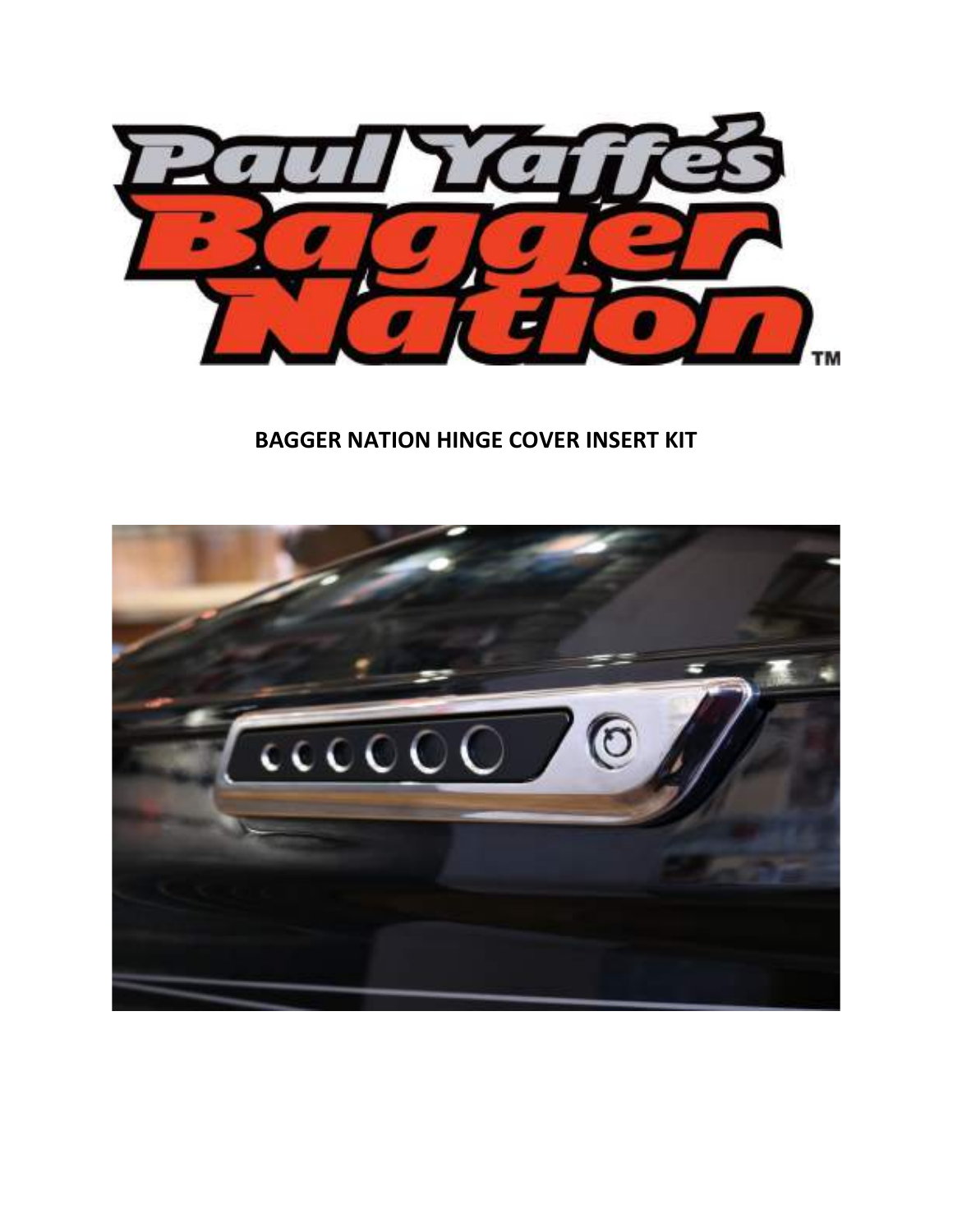IMPORTANT: Please read through these instructions completely before beginning installation.

Step 1: Identify your hardware. You have your hinge inserts, three screws and a drill bit.



Step 2: Use the provided drill bit to drill three holes in the stock reflector equally spaced apart.

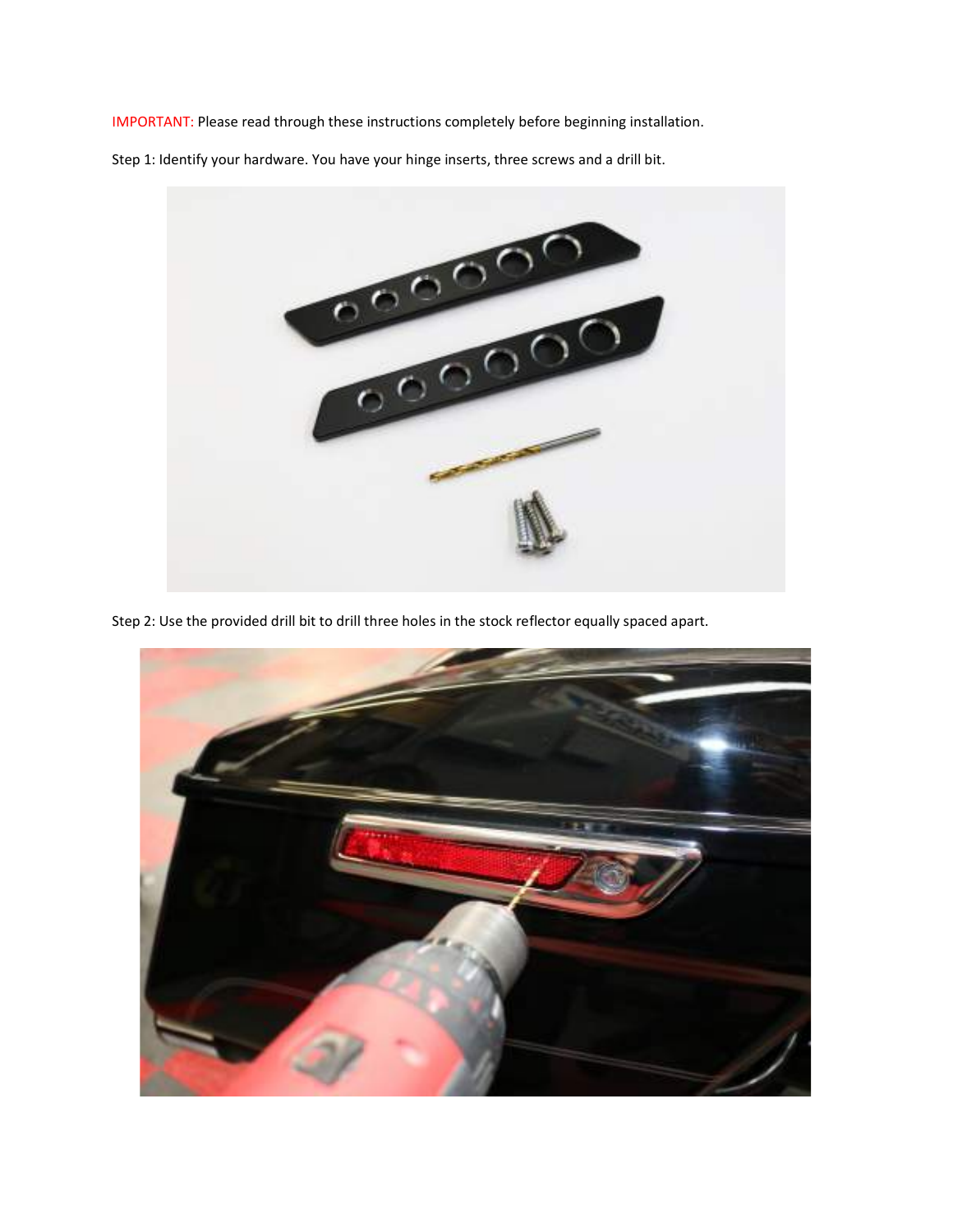See image below for hole locations. You only need to break through the plastic. Do not drill the hinge cover.



Step 3: Use the provided screws to thread through the reflector.

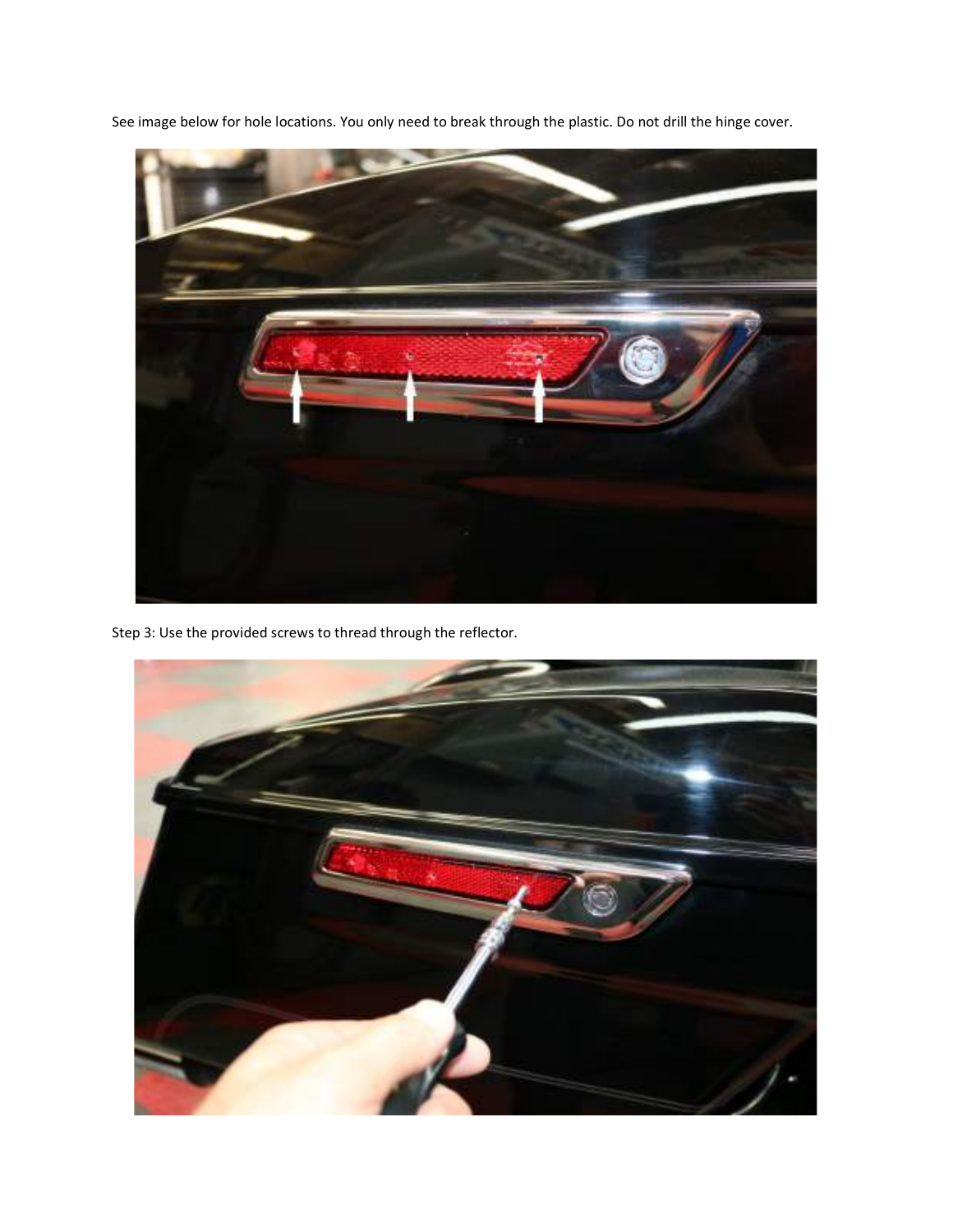Thread the three screws through evenly, ½ a turn at a time to push the reflector off of the hinge cover.



Reflector removed.

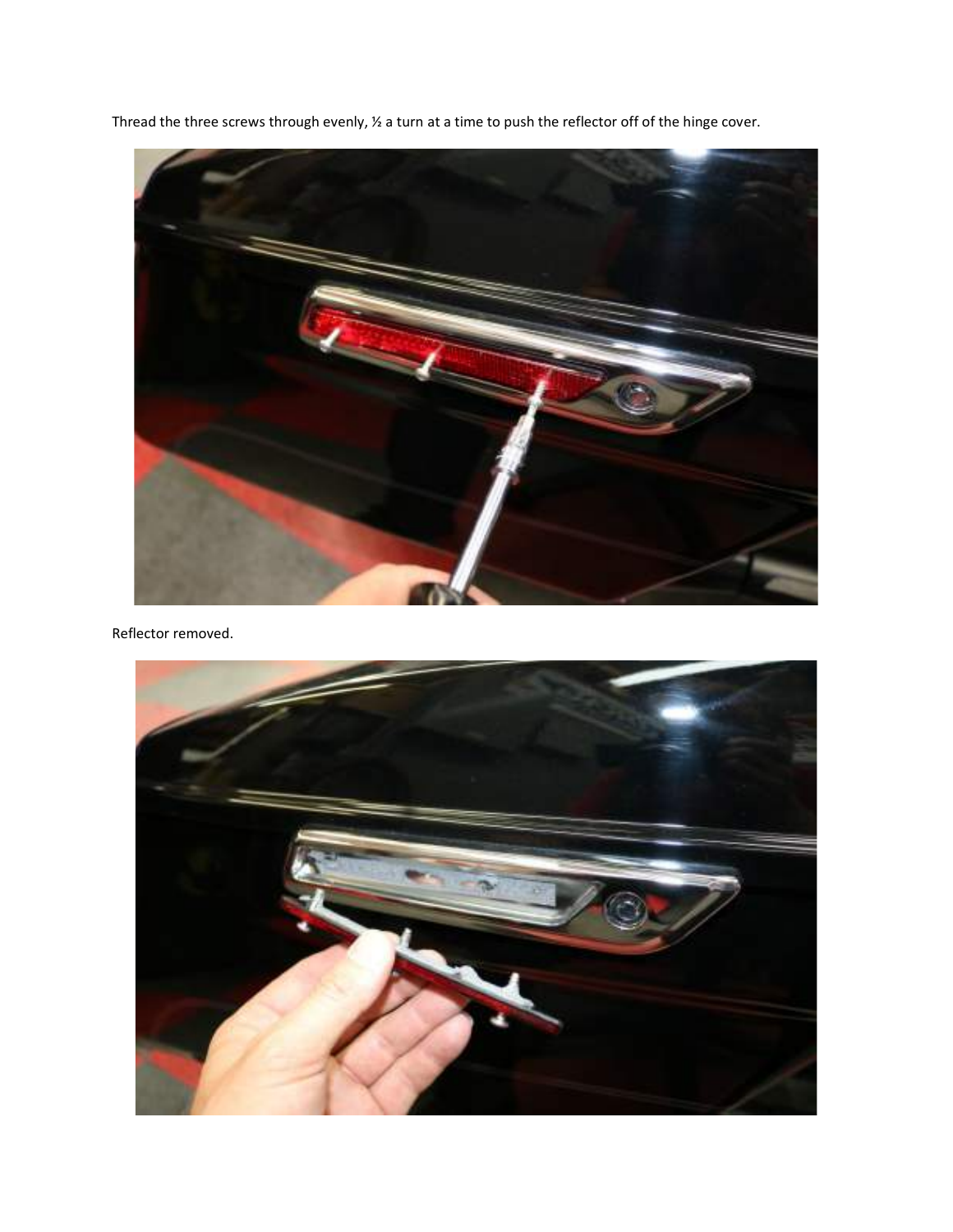Step 4: Use a good, sharp flat blade screwdriver to carefully scrape the OEM foam tape out of the hinge cover.



Take your time and be careful not to scratch the cosmetic part of the hinge cover.

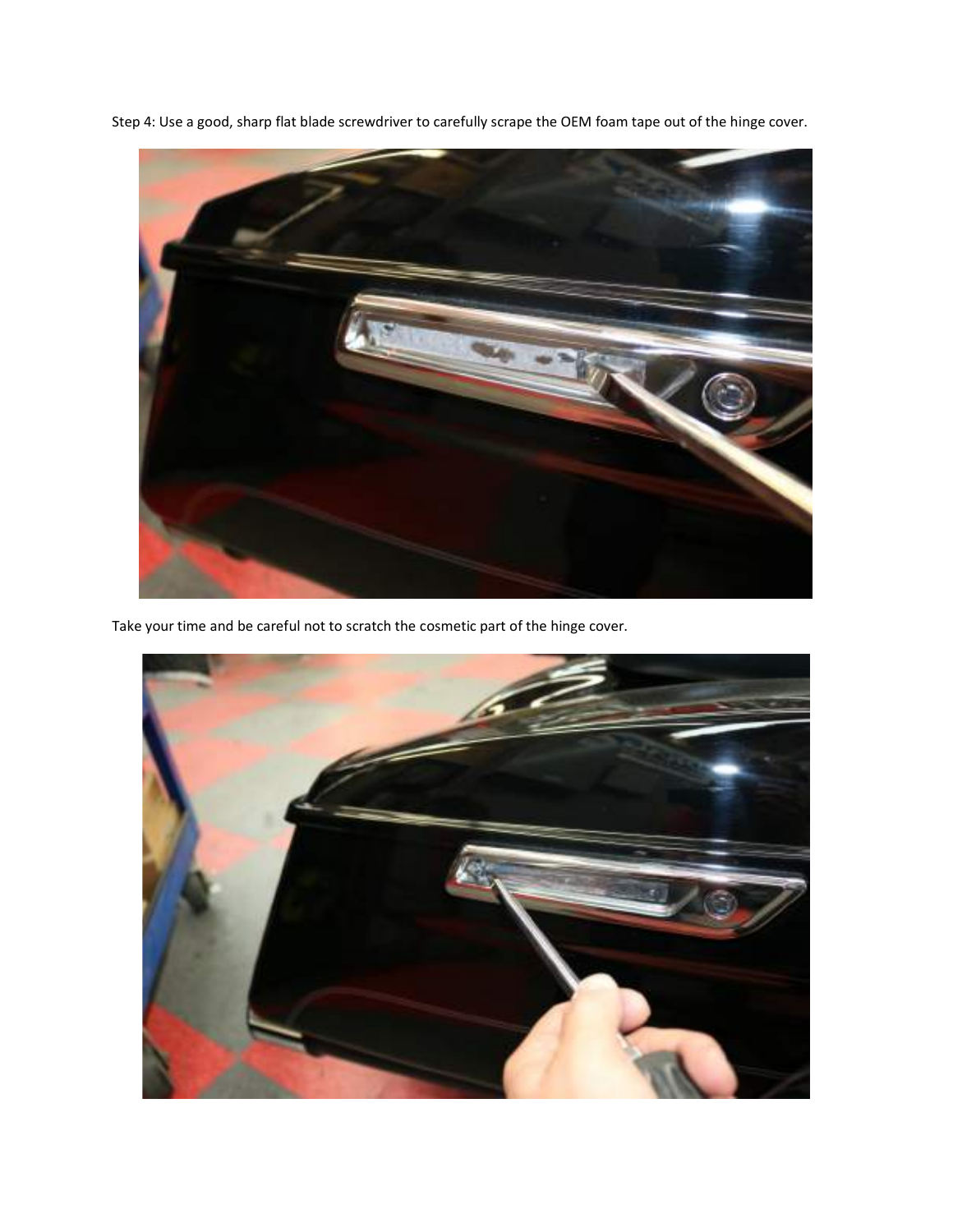Step 5: Use some rubbing alcohol and a shop towel to remove sticky tape residue from the mounting surface.



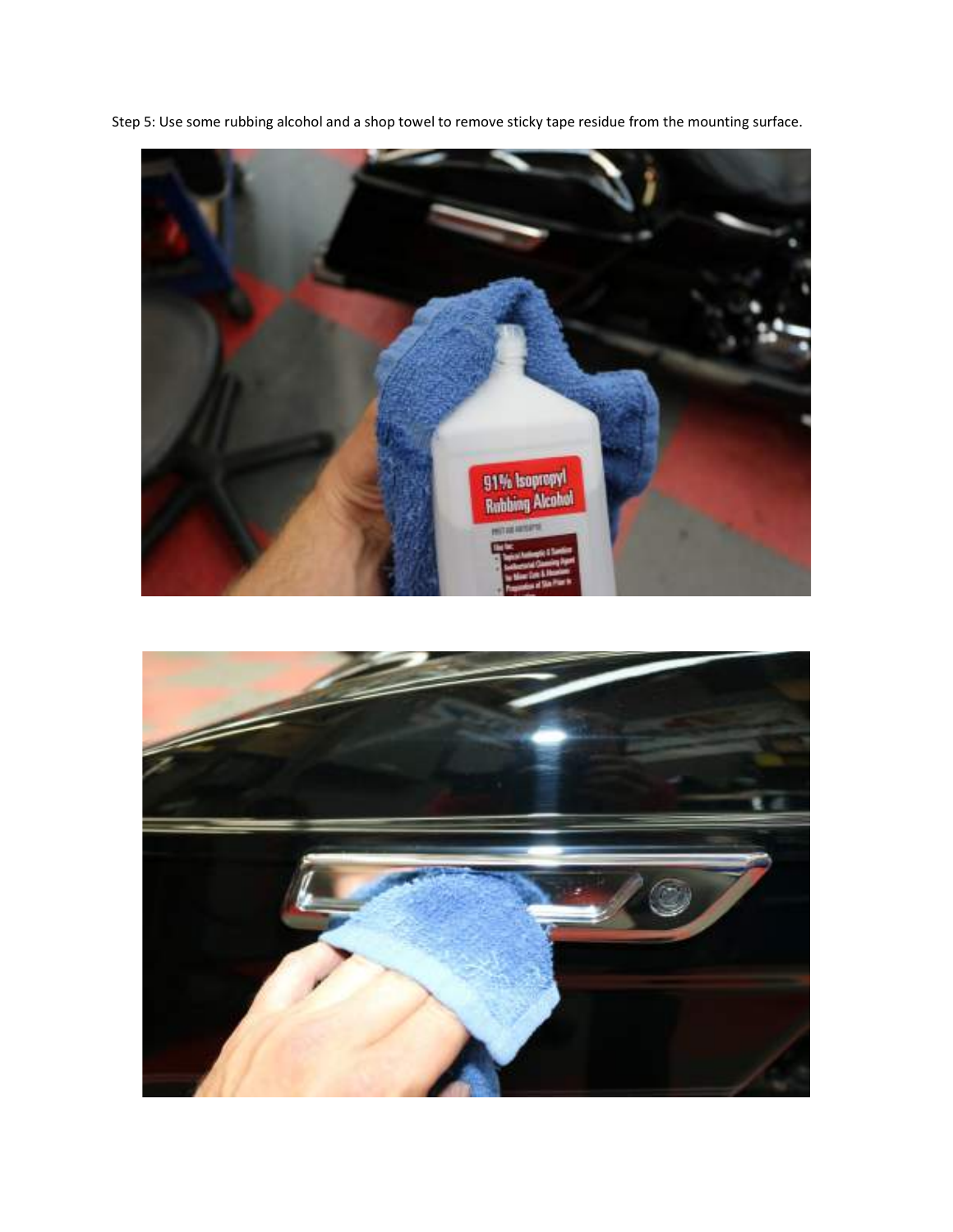Insure that you get 100% of the glue residue off of the hinge cover. It will look nice and clean, like this:



Step 6: Carefully peel back the adhesive strip from your new hinge cover insert.

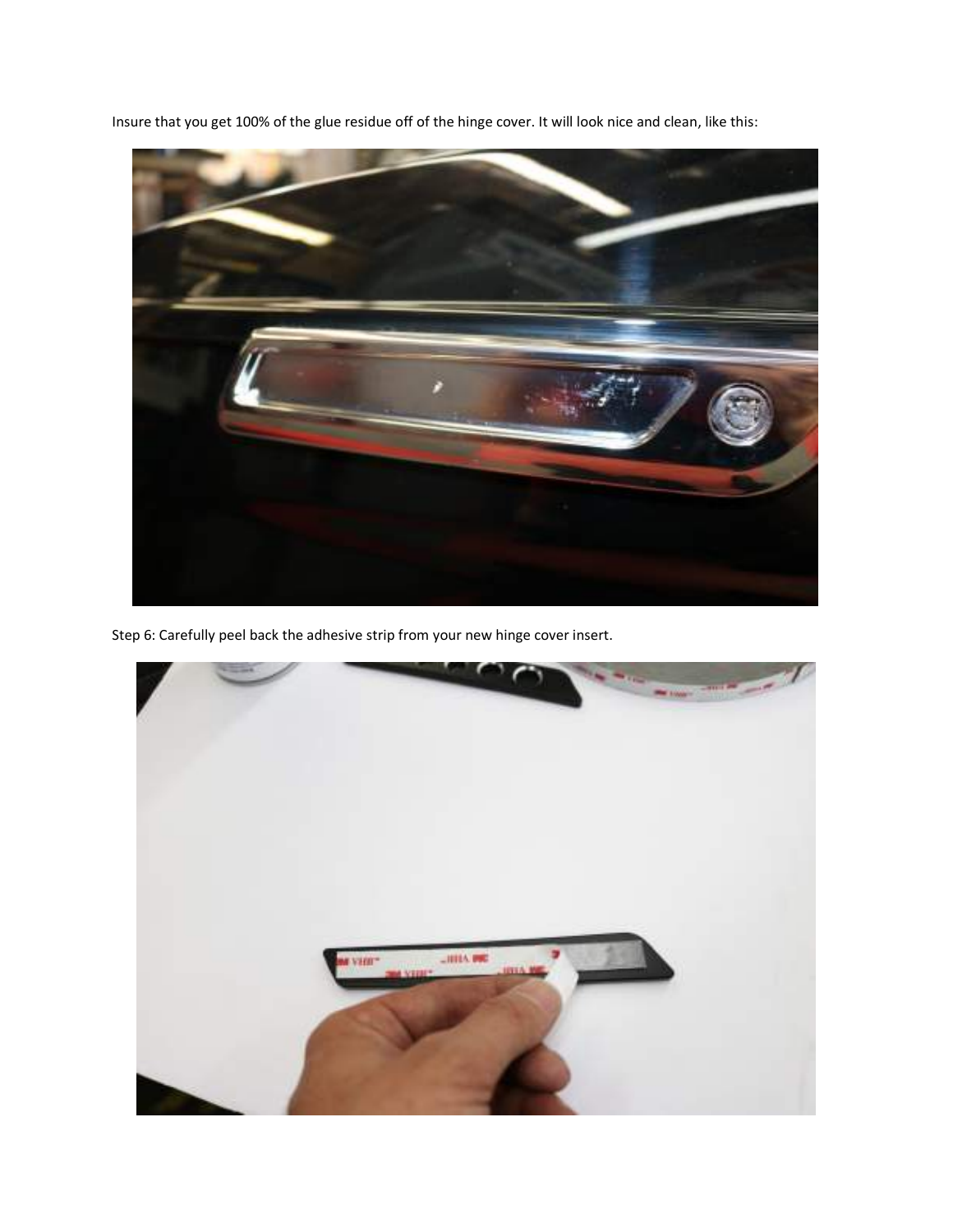Step 7: Firmly press your new hinge cover insert into its pocket in the hinge cover. Hold firmly for thirty seconds.



Step 8: Go back and repeat the process for the other side. Enjoy your new Bagger Nation hinge cover inserts!